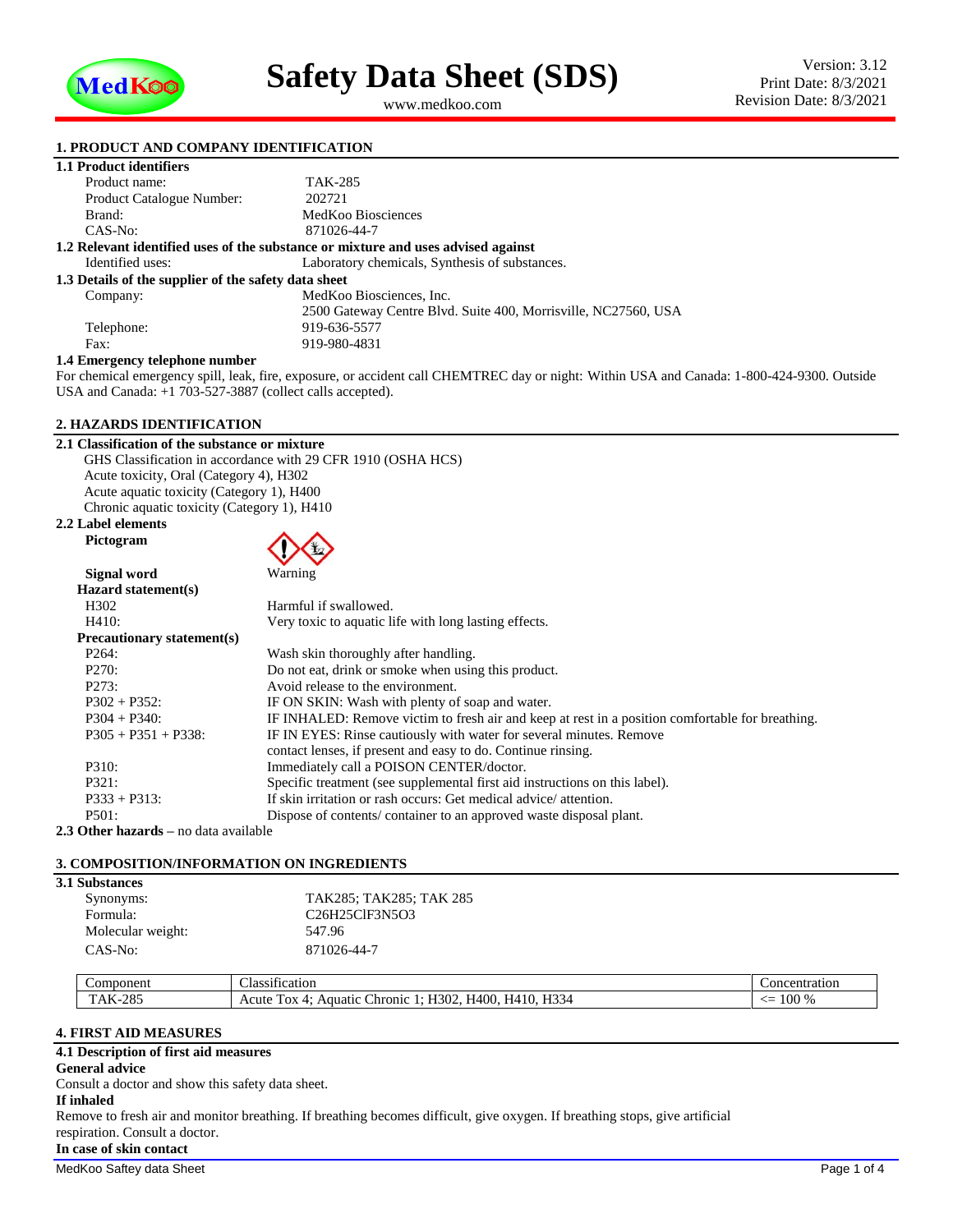Immediately wash skin with copious amounts of soap and water for at least 15 minutes. Remove contaminated clothing and shoes and wash before reuse. Consult a doctor.

## **In case of eye contact**

Flush with copious amounts of water for at least 15 minutes. Consult a doctor.

#### **If swallowed**

Rinse mouth with water. Do not induce vomiting unless directed to do so by medical personnel. Never give anything by mouth to an unconscious person. Consult a doctor.

## **4.2 Most important symptoms and effects, both acute and delayed**

To the best of our knowledge, the chemical, physical and toxicological properties have not been thoroughly investigated.

## **4.3 Indication of immediate medical attention and special treatment needed**

Show this safety data sheet to the doctor in attendance. Immediate medical attention is required.

## **5. FIRE-FIGHTING MEASURES**

## **5.1 Extinguishing media**

# **Suitable extinguishing media**

Use water spray, alcohol-resistant foam, dry chemical or carbon dioxide.

**5.2 Special hazards arising from the substance or mixture**

In combustion, may emit toxic fumes.

## **5.3 Precautions for fire-fighters**

Wear suitable protective clothing to prevent contact with skin and eyes and self-contained breathing apparatus.

# **6. ACCIDENTIAL RELEASE MEASURES**

#### **6.1 Personal precautions, protective equipment and emergency procedures**

Do not take action without suitable protective clothing - see section 8 of SDS. Evacuate personnel to safe areas. Ensure adequate ventilation. Avoid breathing vapors, mist, dust or gas.

# **6.2 Environmental precautions**

# Do not let product enter drains.

## **6.3 Methods and materials for containment and cleaning up**

Cover spillage with suitable absorbent material. Sweep up material and place in an appropriate container. Hold all material for appropriate disposal as described under section 13 of SDS.

## **6.4 Reference to other sections**

For required PPE see section 8. For disposal see section 13.

## **7. HANDLING AND STORAGE**

# **7.1 Precautions for safe handling**

Use in a chemical fume hood, with air supplied by an independent system. Avoid inhalation, contact with eyes, skin and clothing. Avoid the formation of dust and aerosols. Use in a well-ventilated area. Keep away from sources of ignition. Avoid prolonged or repeated exposure.

### **7.2 Conditions for safe storage, including any incompatibilities.**

Store in cool, well-ventilated area. Keep away from direct sunlight. Keep container tightly sealed until ready for use.

Recommended storage temperature: Store at -20°C

## **7.3 Specific end uses**

Use in a laboratory fume hood where possible. Refer to employer's COSHH risk assessment.

#### **8. EXPOSURE CONTROLS/PERSONAL PROTECTION**

#### **8.1 Control parameters**

**Components with workplace control parameters**

Contains no substances with occupational exposure limit values.

## **8.2 Exposure controls**

#### **Appropriate engineering controls**

Use in a fume hood where applicable. Ensure all engineering measures described under section 7 of SDS are in place. Ensure laboratory is equipped with a safety shower and eye wash station.

# **Personal protective equipment**

# **Eye/face protection**

Use appropriate safety glasses.

#### **Skin protection**

Use appropriate chemical resistant gloves (minimum requirement use standard BS EN 374:2003). Gloves should be inspected before use. Wash and dry hands thoroughly after handling.

#### **Body protection**

Wear appropriate protective clothing.

## **Respiratory protection**

If risk assessment indicates necessary, use a suitable respirator.

# **9. PHYSICAL AND CHEMICAL PROPERTIES**

| 9.1 Information on basic physical and chemical properties |                                               |                                 |                                        |
|-----------------------------------------------------------|-----------------------------------------------|---------------------------------|----------------------------------------|
| Appearance<br>Odor                                        | White to off white solid<br>No data available | Vapor pressure<br>Vapor density | No data available<br>No data available |
|                                                           |                                               |                                 |                                        |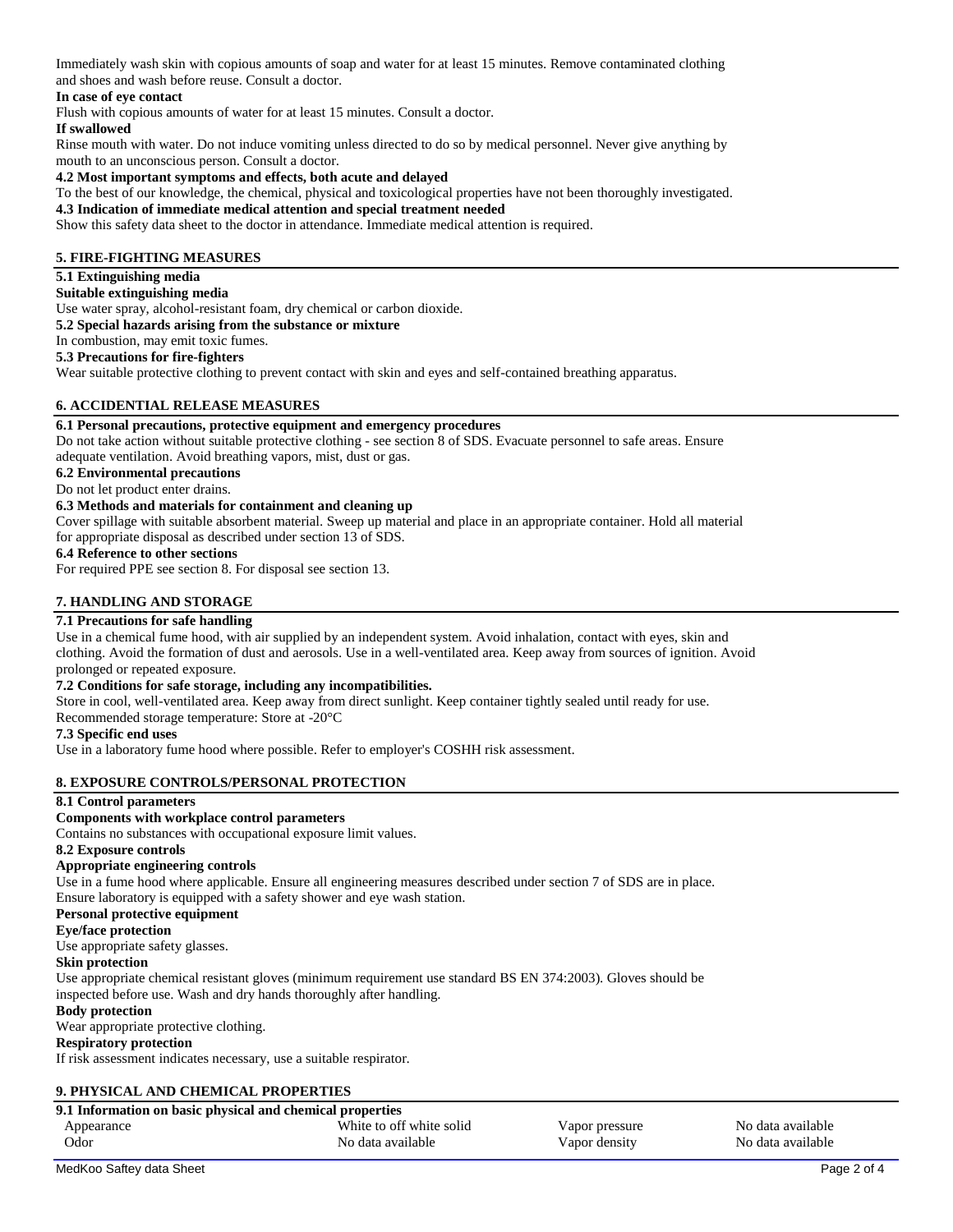Odor threshold No data available No data available Relative density No data available pH No data available Solubility(ies) No data available Melting / freezing point No data available Partition coefficient No data available Boiling point / range  $\blacksquare$  No data available  $\blacksquare$  Auto-ignition temperature No data available Flash point No data available No data available Decomposition temperature No data available Evaporation rate No data available Viscosity No data available Flammability (solid, gas) No data available Explosive properties No data available Upper / lower flammability or explosive limits

## **9.2 Other safety information**

No data available

# **10. STABILITY AND REACTIVITY**

### **10.1 Reactivity** Stable under recommended transport or storage conditions. **10.2 Chemical stability** Stable under recommended storage conditions. **10.3 Possibility of hazardous reactions** Hazardous reactions will not occur under normal transport or storage conditions. Decomposition may occur on exposure to conditions or materials listed below. **10.4 Conditions to avoid** Heat, moisture. **10.5 Incompatible materials** Strong acids/alkalis, strong oxidising/reducing agents. **10.6 Hazardous decomposition products** In combustion may emit toxic fumes. No known decomposition information.

# **11. TOXICOLOGICAL INFORMATION**

## **11.1 Information on toxicological effects Acute Toxicity** No data available **Skin corrosion/irritation** Classification criteria are not met based on available data **Serious eye damage/irritation** Classification criteria are not met based on available data **Respiratory or skin sensitization** Classification criteria are not met based on available data **Germ cell mutagenicity** Classification criteria are not met based on available data **Carcinogenicity** Classification criteria are not met based on available data **Reproductive toxicity** Classification criteria are not met based on available data **Specific target organ toxicity - single exposure** Classification criteria are not met based on available data **Specific target organ toxicity - repeated exposure** Classification criteria are not met based on available data **Aspiration hazard** Classification criteria are not met based on available data **Symptoms / Routes of exposure** Inhalation: There may be irritation of the throat with a feeling of tightness in the chest. Ingestion: There may be irritation of the throat. Skin: There may be mild irritation at the site of contact. Eyes: There may be irritation and redness. Delayed / Immediate Effects: No known symptoms. **Additional Information** RTECS No: Not available Exposure may cause irritaiton of eyes, mucous membranes, upper respiratory tract and skin. To the best of our knowledge, the chemical, physical and toxicological properties have not been fully investigated

# **12. ECOLOGICAL INFORMATION**

**12.1 Toxicity** No data available **12.2 Persistence and degradability** No data available **12.3 Bioaccumlative potential**

No data available Coxidising properties No data available